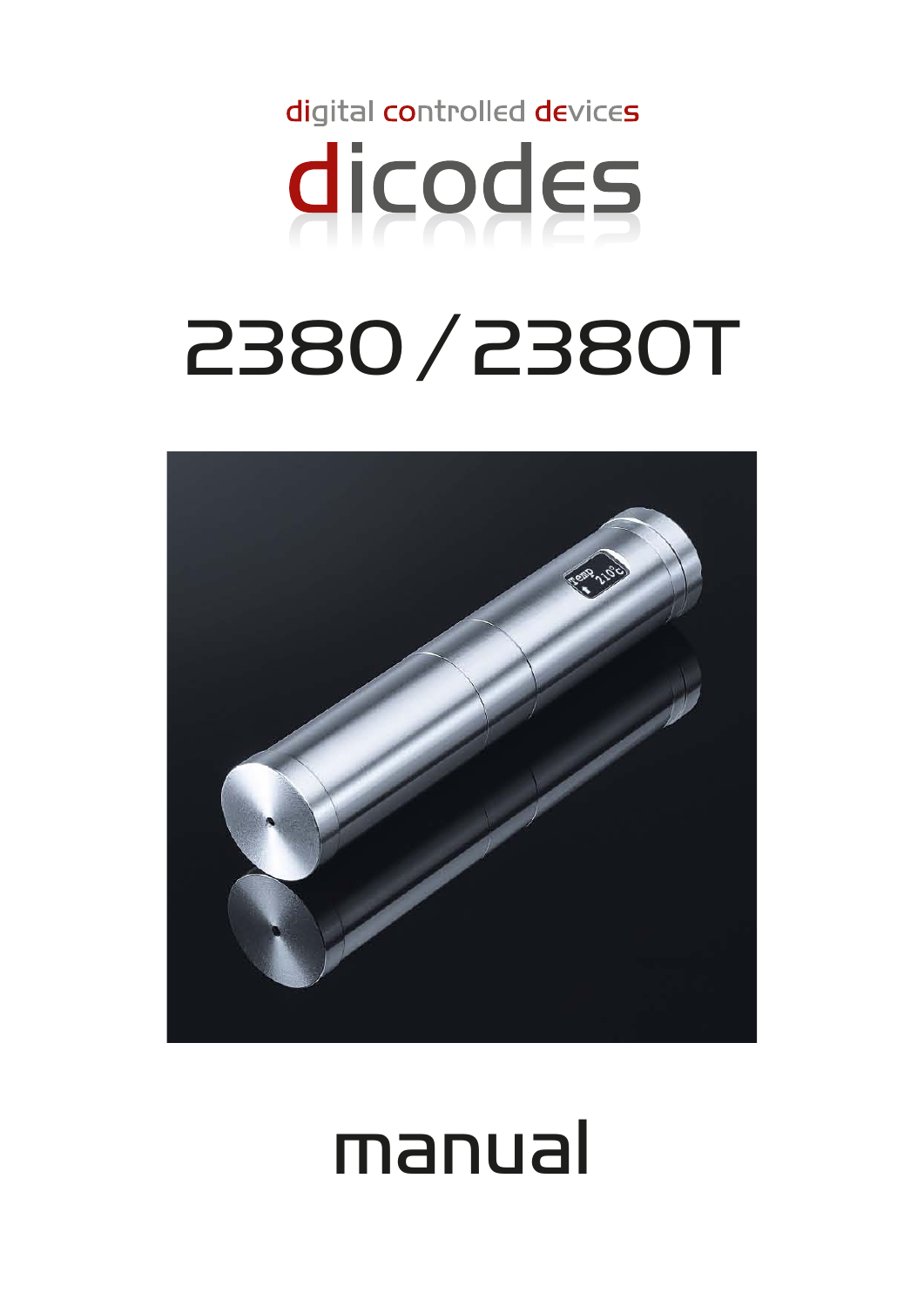## **01** dicodes 2380 / dicodes 2380T

The dicodes 2380 is an electronically controlled MOD to be used with various atomizers of different sizes and diameter. It is prepared to use one or two stacked batteries (18350/18500/18650 batteries). The name 2380 stands for 23mm diameter and up to 80W power. The headpiece has a slightly bigger diameter ring so that any atomizer in the range 20 to 23mm optically fits perfect onto the device. The dicodes 2380 can provide temperature controlled vaping with many different kinds of wire-materials (dicodes-wire, nickel, titan, appr. stainless steel, and others). We recommend the dicodes-wire for optimal performance and unique liquid flavor.

The product is offered in two versions

a) with different length tube pieces to have one 18350 or 18500 or 18650 battery or two stacked batteries of (2x) 18350 or (2x) 18500 (2x 18650 is possible by using a separately offered extension tube)

b) as a telescope version dicodes 2380T with additional tube pieces

## **02 Features**

- 5 to 40W with one Li-Ion battery
- 5 to 80W with two Li-Ion batteries
- Adjustable battery discharge level (2.5-3V and 6.2-6.8V)
- Up to 12V output voltage (one or two batteries)
- Up to 15A output current
- Temperature controlled vaping mode with various wire-types
- Mechanical MOD mode (protected)
- 10 Power boost modes
- 10 Heater protection modes
- Atomizer resistance range 0.05 to 5 Ohms, total
- Atomizer resistance 0.2-3.5 Ohms (40W), 0.4-1.7 Ohms (80W)
- Reverse battery protection
- Versatile menu structure
- Individual user preferences selection
- spring loaded center pin
- 2Year warranty on electronic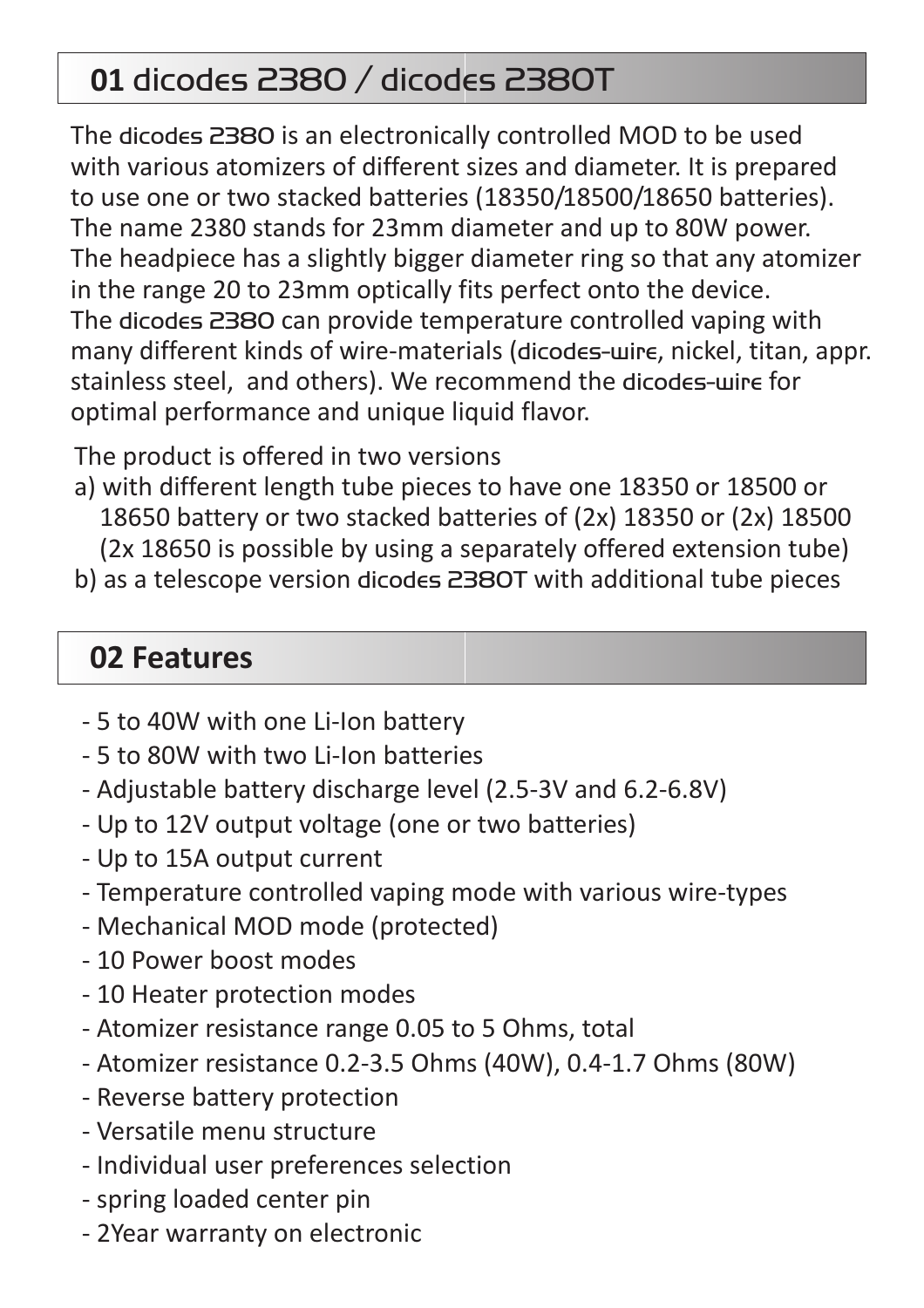### **03 Display Operation**

The MOD is equipped with a graphical OLED display which provides all important informations about the status for 4 seconds after each vape.



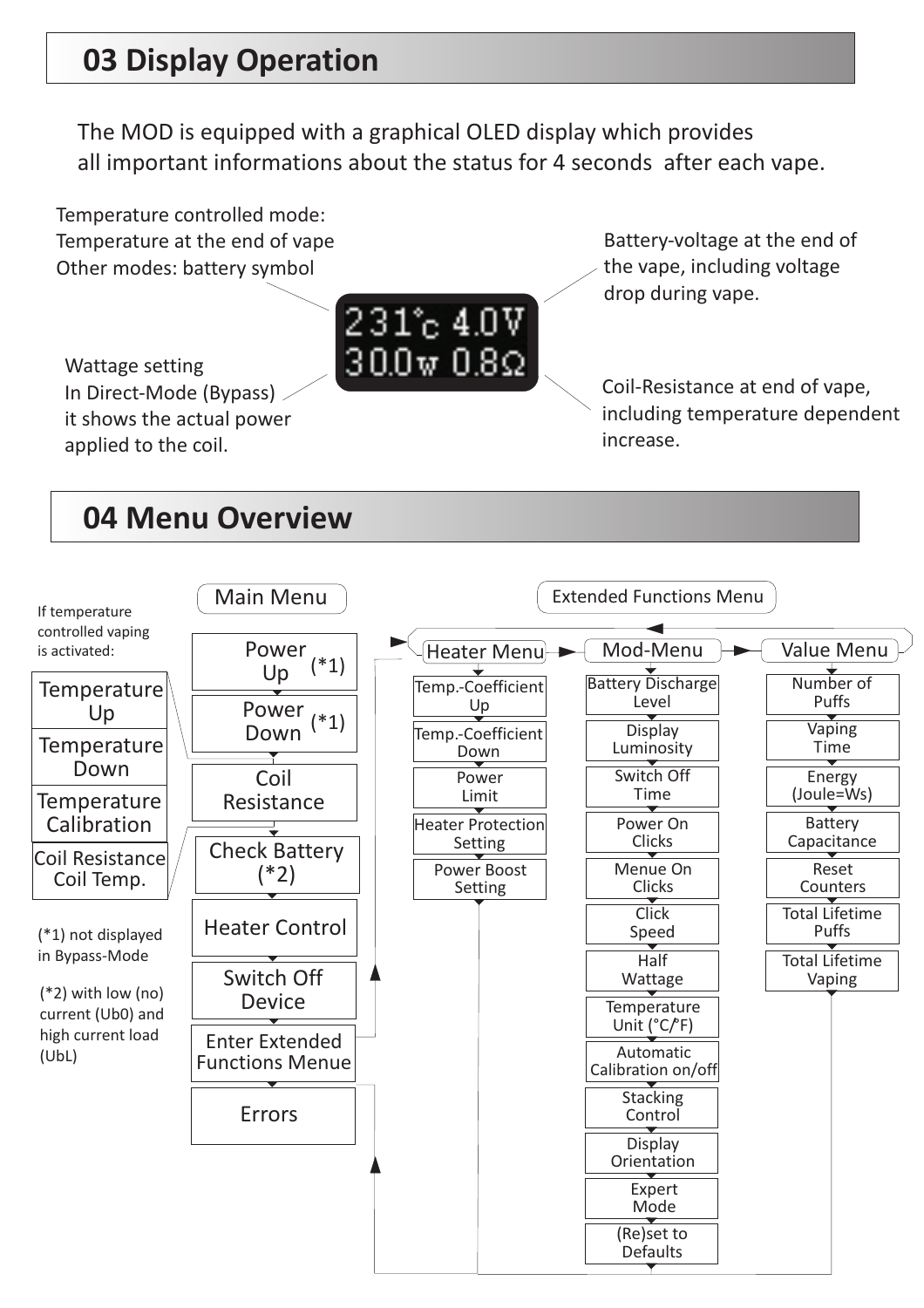### **05 Main Menu (Page 1)**

### *Power Up and Power Down*



Power Up increases the power to the Power-Limit value and then rolls over to 5W. Power Down decreases the power down to 5W and then rolls over to the Power-Lim value. The Power-Limit value is adjusted in the Extended Functions Sub-Menu "Heater" and provides a protection feature for atomizers which are not prepared for high wattage or to reduce the power range intentionally. The wattage step size is 1 Watt below 20, 2W up to 40W and 5W above 40W , but can be set to 0.5W, 1W and 2.5W respectively in the mod-menu with "Half Watt=1".

With temperature controlled vaping activated, the power setting is the power limit for the temperature regulator. If the power level is smaller than the value needed to achieve the selected temperature, the operation changes from a temperature regulator to a temperature limiter. If the power level is sufficiently high, it sets the heating up speed of the coil until the set-point temperature is reached.

In the operation mode "Bypass" (mechanical mod), the power setting is not available, because the power is defined by the battery voltage and coil resistance. The menu items "Power Up/Down" are not displayed in this case.



#### Temperature Up and Temperature Down

This Menu items are *only available and displayed if temperature controlled vaping is* selected (see Heater-Control menu item below). So the menu structure adapts to the selected operation mode. The Temperature Up/Down menu sets the setpoint for the coil temperature during vaping. The temperature setpoint can be selected from 120°C to 280°C (250°F- 540°F) in steps of 5°C (10°F). To achieve a high precision temperature control, a correctly performed reference measurement (TempCal Init) is mandatory, see next item.

### Manual Coil Temperature Calibration



This Menu item is *only displayed if temperature controlled vaping is selected* (see Heater Control menu item below). The Temperature calibration measures the coil resistance at room temperature (20°C) as the reference for temperature controlled vaping. The calibration must be confirmed in a second step to avoid accidential activation.

The dicodes mods with temperature control are adjustable to perform the calibration manually or automatically, with the manual option always available. With the automatic calibration enabled, the reference measurement is performed after each switching on of the mod immediately before the first puff, or - with an already switched on mod - when the atomizer is replaced. To get additional information on this, please read the "application note for temperature controlled vaping". To get a high precision it is important for the atomizer and coil to have cooled down to room termperature. Otherwise the temperature display and control will have an offset. If, for example, the calibration is done at 40°C coil temperature with a set-point of 220°C, the actual temperature will be regulated to 240°C instead of 220°C. Also take the ambient temperature during the temperature setting into account.

Coil Resistance and Coil Temperature

This is a display only menu item. The coil resistance is displayed in a range from 0.00 to 9.90 Ohms. If temperature controlled vaping is selected, the current measured coil temperature is also displayed, if not, the display shows T ---. If the display does not show 20°C even with colled down atomizer, it is recommeded to perform a manual calibration.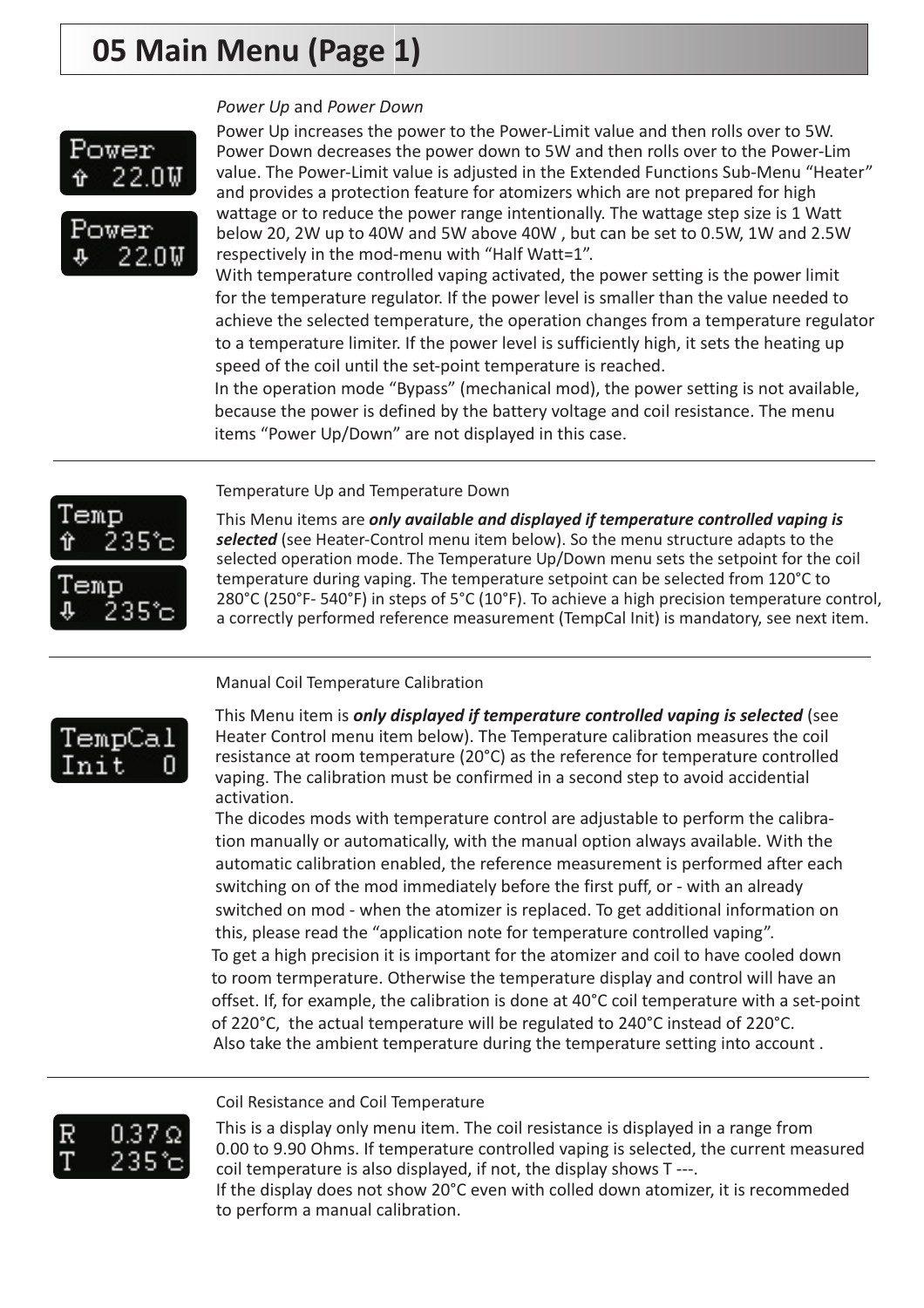### **05 Main Menu (Page 2)**

#### Battery Status

# W60

The Check Battery item shows the battery voltage with little current drained (Ub0) and the battery voltage under load during the last puff (UbL). The difference is the voltage drop of the battery. A high drop (>0.4V) indicates a poor battery or contact problems.

Please note that every battery has an inner resistance and that therefore the voltage at its contacts always drops when current is drained. The more current is drained, the higher the drop will be. Always remember this behaviour.

Commonly used batteries of 18650 size have inner resistances of about 15mOhm up to 80mOhm. Smaller sized batteries even have higher resistances. Generally speaking, the batteries with high capacity have higher inner resistance (e.g. 2500mAh NCR has 75mOhm) and those with lower capacity also have lower inner resistance (e.g. 2100mAh Sony Konion has 15mOhm).

#### Heater Control (Operation modes)

The mod can be used in up to 5 operation modes. The mode can be selected in this menu. The default operation is either standard (0, power setting) or temperature controlled vaping (1). With the "Expert Mode" (Extended Functions Mod-Menu) enabled, additional operation modes are Heater Protection (2), Power Boost (3), and Bypass (4, mechanical mod). With Expert Mode disabled, the menu options 2..4 are masked out.

### 0. Standard Mode

In the standard operation mode the wattage selected in the power setting menu is applied to the coil, unless the voltage would be greater than 12V or the current greater than 15A, which depends on the coil resistance.

For example with a coil resistance of 4 Ohms and a power setting of 40W, the required voltage at the coil is 12.7V. With 4 Ohms the maximum wattage is 36W ((12V)²/4R=36W). Or, if the coil resistance is 0.1 Ohm the maximum power is 22.5W, because  $(15A)^{2*}0.10$ hm  $=22.5W.$ 

As can be seen from the examples, with high coil resistance the power is limited by the maximum voltage of 12V and with low resistances by the maximum current of 15A. The fact is also reflected in the feature list: A power of 80W is guaranteed from 0.4 to 1.7 Ohms. Resistances of 0.05 to 5 Ohms are possible but with a reduced power.

### 1. Temperature controlled vaping



In this mode the mod will regulate the temperature of the coil to the pre-set value, except the power setting is too low to achieve the temperature. So please note to adjust the power setting to a value high enough, if you choose temperature controlled vaping. Otherwise the temperature regulation changes to a temperature limitation mode.

#### 2. Heater Protection Mode



The heater protection mode is a periodic interruption of the power applied to the coil. The duration and the repetition rate of the interrupts is selected by means of the parameter "Heater Prot" in the extended functions mod-menu. The repeated power interrupt helps to avoid a break in liquid flow and thus an increase in temperature.

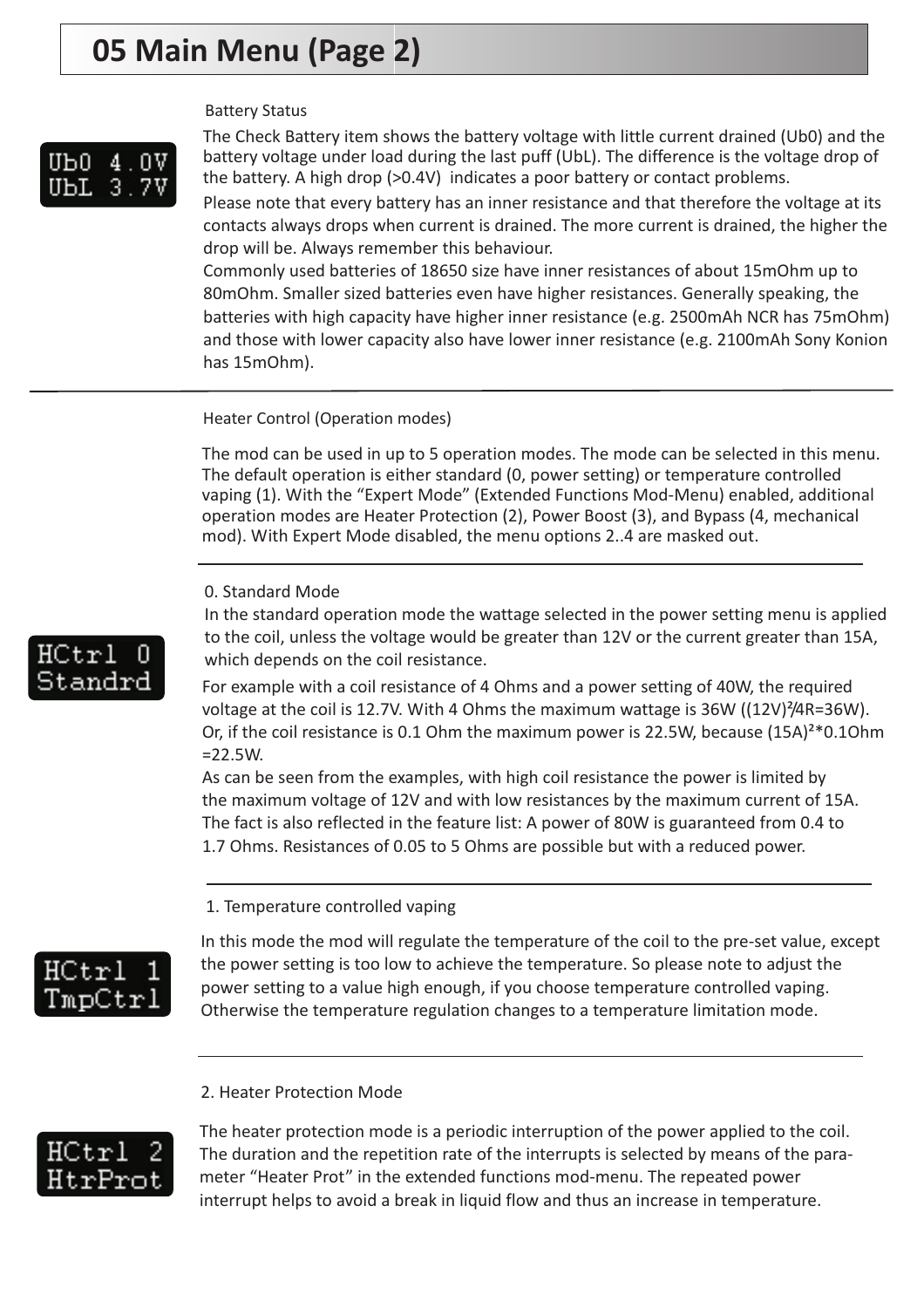## **05 Main Menu (Page 3)**

Extended Functions Heater Menü

Heater

The table below shows the relation between power interrupt and appliance time in dependence of the parameter "Heater Prot":

| Value Heater Prot | On-Time [ms] | Off-Time [ms] | Powerfactor |
|-------------------|--------------|---------------|-------------|
| 1                 | 400          | 100           | 0.80        |
| 2                 | 600          | 100           | 0.86        |
| 3                 | 800          | 110           | 0.88        |
| 4                 | 1000         | 120           | 0.89        |
| 5                 | 1350         | 150           | 0.90        |
| 6                 | 2000         | 200           | 0.91        |
| 7                 | 2000         | 180           | 0.92        |
| 8                 | 2000         | 150           | 0.93        |
| 9                 | 2000         | 100           | 0.95        |
| 10                | 2000         | 80            | 0.96        |

### Main Menu

HCtrl

Boost

Parameter

### 3. Power Boost Mode



An initial boost is for quick coil heat-up. The periodic boost lets the coil temperature pass a certain range all the time. In this case different flavours within the liquid, which all develop their taste at different temperatures, are all addressed by the varying temperature.

We recommend to set the normal power (not the boost) to much lower values, when using the periodic boost, because the average power is increased by the boosts and temperature gets higher therefore.

Extended Functions Heater Menu



| Wert Power Boost | Boostzeit [ms] | Zeit auf Nennleistung<br>[ms] | <b>Effektive Leistung</b><br>(bei 5W Nennleistung) |
|------------------|----------------|-------------------------------|----------------------------------------------------|
| 1                | 300            |                               | Start-Boost                                        |
| 2                | 450            |                               | Start-Boost                                        |
| 3                | 600            |                               | Start-Boost                                        |
| 4                | 50             | 500                           | 6.18                                               |
| 5                | 80             | 600                           | 6.53                                               |
| 6                | 120            | 700                           | 6.9                                                |
|                  | 160            | 800                           | 7.17                                               |
| 8                | 200            | 900                           | 7.36                                               |
| 9                | 250            | 1000                          | 7.6                                                |
| 10               | 300            | 1000                          | 8.0                                                |
|                  |                |                               |                                                    |

Note: If the power setting equals the power limit value, the boost has no function, as it is limited to that value as well.

For a graphical diagram showing the boost operation options, please refer to the document "Explanations refering to the Power Boost on dicodes mods" or have a look to the manual of model Tiny.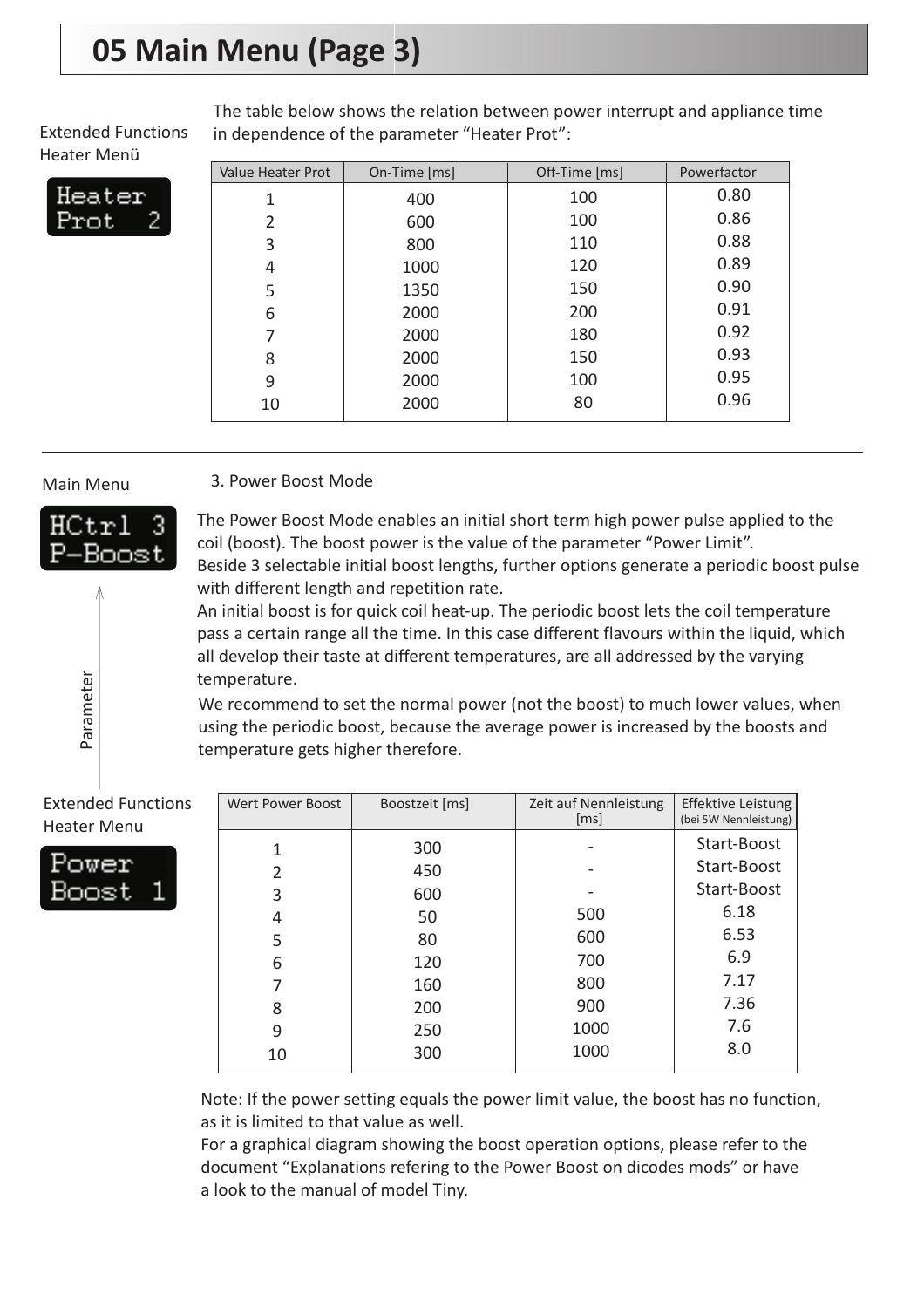### **05 Main Menu (Page 4)**

### Switch Off Device



Beside the Auto-Power-Off feature, the user can actively switch off the device. It is recommended to switch the device off or to wait for auto-power-off, before the battery is replaced, because then the statistic counters (see below) are saved. Otherwise the changes since the last power up are lost.

To switch off the device wait on this menu item until the display of the 0 is inverted, the press the button.



### Extended Functions Menu

The Extended Functions Menu provides three logically grouped sub-menues:

Heater Menu  $\Rightarrow$  Settings related to the heater or coil

Mod Menu  $\Rightarrow$  Settings related to the individual usage and appearance

Value Menu  $\Rightarrow$  Provides several statistics of vaping

The Extended Functions Menu offers a lot of setting options of the mod, to provide the highest possible flexibility for the user to individually adjust it to whatever preferences. Normally, once the settings were made, the user will need to change the parameter rarely. In order to keep the main menu as short as possible, the extended functions menu was created.

The many options may frighten some of the users initially. But without the extended functions menu the mod would not be able to address all different customer requirements. Please take a bit of time to get familiar with the menu. We are sure, as soon as you have gained an overview, the individual setup is a walk-over.



### Error Messages

If an error occurs, the mod directly jumps to the error menu and displays the error number and a mnemonic (short-term) description. The possible error messages are:

- 0 OvrVolt: The input voltage is too high. The dicodes 2380 is prepared for the use of one or two batteries. If one battery is selected in the stack mode menu (value=1) in the extended functions mod-menu, and the input voltage exceeds 4.5V, this error message is displayed. With two batteries selected (value=2), the error occurs for an input voltage >8.6V.Reduce the input voltage to the specified range. With stack mode set to 0 (automatic detection) the error is dsplayed for voltages >8.6V. 1 ChkAtom: No atomizer detected or open coil.
- 2 TempRef: A problem during the temperature reference measurement occured
- 3 HighR: The resistance of the coil is too high for the selected output power. The maximum output voltage is 12V and current is 15A. This specification together with a maximum output power of 80W leads to a resistance range of 0.4-1.7 Ohms. Also see "8 LowR". Higher and lower resistances are possible, but the power has to be reduced accordingly.
	- Example 1: With a 40hm coil the maximum power is (12V)<sup>2</sup>/4 Ohm=36W.

Example 2: With a 0.120hm coil the maximum power is  $(15A)^{2*}0.12$  Ohm= 27W.

Note: To achieve the selected power, the maximum of 12V and 15A limit the usable resistance range.

- 4 OverCur: Short on coil or coil breakdown (open)
- 5 LowBat: The battery voltage under load (with current drained from it) has reached the minimum discharge level, defined with parameter UbatMin in the extended function mod-menu. The Ubatmin range depends o nthe number of batteries used.
- 6 EleHot: The electronics have heated up too much and needs to cool down. This error will not occur with normal usage of the mod.

7 TimeOut: The maximum puff-time is limited depending on power. For a power <20W it is 20seconds. Above 20W it decreases by 0.5seconds per Watt, down to 10seconds. Above 40W it stays at 10 seconds.

8 LowR: The coil resistance is too low for the selected power, please see "3 HighR".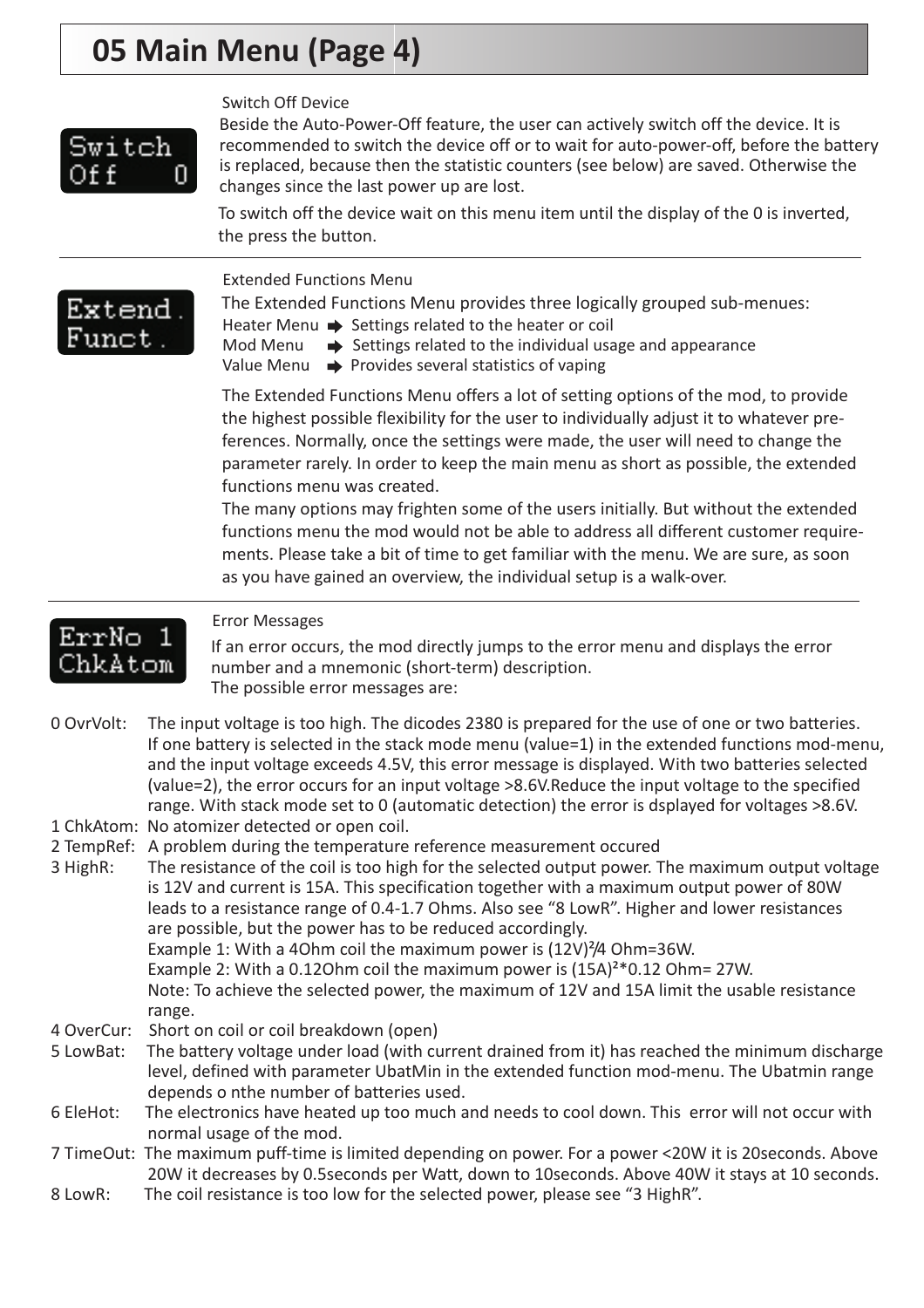**06 Extended Functions Menu (Page 1: Overview)**



(\*1 ) The temperature coefficient selects the type of wire material, range 100 to 650: 320=dicodes-wire, 620=Nickel, about 105=Stainless Steel, 350=Titanium (varying literature values, danger: fire harzard), 480=Tungsten (Wolfram). Value to select = Literature-value\*10E5 K. Example: Ni 6.2E-3\*1/K \* 10E5\*K => 620

(\*2 ) Setting 1 (fastest) as 2 but without animation (visual shift effect), setting 5 (slowest) as 4, but without fast auto-repeat.

(\*3 ) Autocalibration is performed, when MOD is switched on, or when atomizer was removed and new atomizer is applied (when MOD is already on).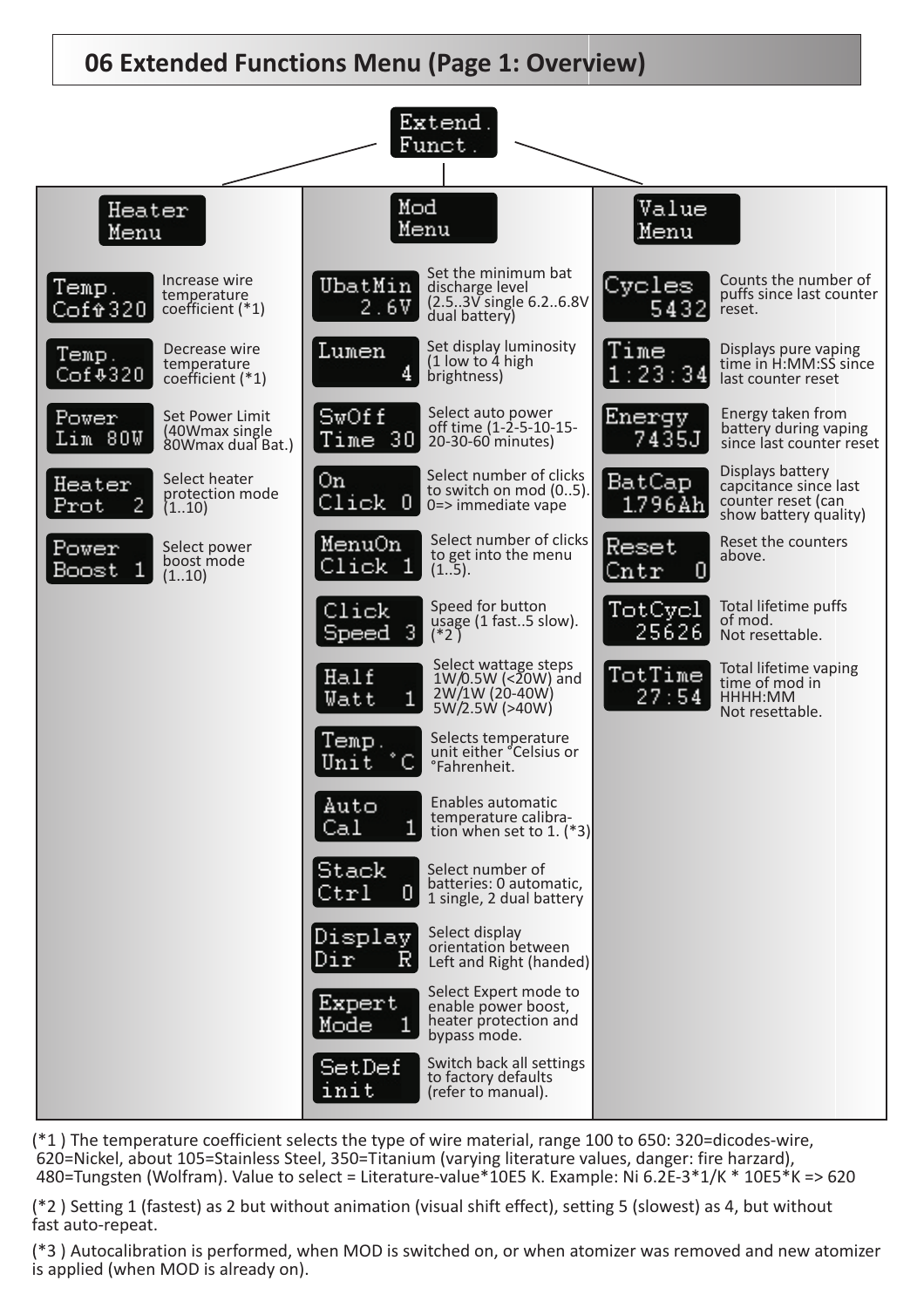In the following paragraphs, explanations are given for those parameters and items, which are not self explanatory or which have inter-dependencies with other parameters or functions.

| $\mathsf{Temp.}\setminus$<br>$Cof$ $\gamma$ 320 | The selection of the correct wire-temperature-coefficient is very important for the<br>correct operation of the mod, when temperature controlled vaping is selected.<br>Note that the coefficient of stainless steel can vary a lot, depending on the alloy<br>composition, the manufacturer and production lot. For Titanium the literature value<br>also varies significantly. |
|-------------------------------------------------|----------------------------------------------------------------------------------------------------------------------------------------------------------------------------------------------------------------------------------------------------------------------------------------------------------------------------------------------------------------------------------|
|                                                 | The TempCof item in the menu is present, even if the operation mode is not selected                                                                                                                                                                                                                                                                                              |

to temperature controlled vaping.

### Power Lim 80W

The Power Limit has an effect on several functions of the mod:

- Power Limit defines the adjustment range of the power in the main menu. As stated in the main menu already, the limit value sets the roll-over point of the menu items "Power Up" und "Power Down". The power limitation makes sense especially in the standard vaping mode and the use of small atomizers or coils, to avoid a coil break. - Power Limit sets the power during the boost-phase in the Power Boost Mode.

### UbatMin  $2.6V$

All dicodes devices have a functionality to adjust the minimum discharge level of the battery between 2.5V and 3.0V (single battery, older models up to 3.5V). On the 2380 and the use of two batteries, the discharge level can be set between 6.2 to 6.8V. Almost all available batteries on the market specify the minmum discharge level of 2.5V to 2.7V. For two batteries care must be taken , because theoretically one battery could be discharged to 2.5V, whereas the other still could have 4.2V. As the voltage of a fully charged battery quickly drops to 3.7V, the discharge level for two batteries is set to minumum 6.2V. If the user is unsure, whether her/his specific battery meets this specification, the level should be set to 2.7V or 6.4V respectively. The selected voltage is the voltage at the poles of the battery when current is drained from it (the current drained depends on the power at the coil). In contrast to other available tube- and box-mods on the market, which stop operation already at 3.4V (or 7.0V) the lower discharge level on dicodes mods lead to a better battery utilization (about 20%).

### ∃ີ¤Of f  $m = 30$



The time to automatic power off of the mod can be selected between 1 minute up to 60 minutes. We recommend to choose 2 or 5 minutes in conjunction with immediate vaping enabled ("OnClick"=0). This is the best utilization of the battery. In this combination, though, there is one situation to be considered: If the mod is transported in a bag, e.g., and the button is accidentially pressed all the time, it theoretically could happen that the mod exceeds the maximum vape time, error 7, goes into auto power off, is immediatle switched on again and so forth in an endless loop.

To overcome this potential problem, the mod has an implemented secure behaviour: If "OnClicks"<2 AND Error 7 (TimeOut) happened AND the mod has an auto-power-off, the mod can only be switched on again by pressing the button short term 5 times. This behaviour happens only one time. Afterwards the operation is as selected by the user. The 5 OnClicks is also activated, when "Onclick"<2 AND the devices is actively switched off by the user (not auto-power-off).

As indicated, the OnClick range is from 0 (immediate vape) to 5. Note that the mod is always on after the first click, and then detects whether the selected number of clicks is performed in a certain time. If this is not the case, it switches off immediately.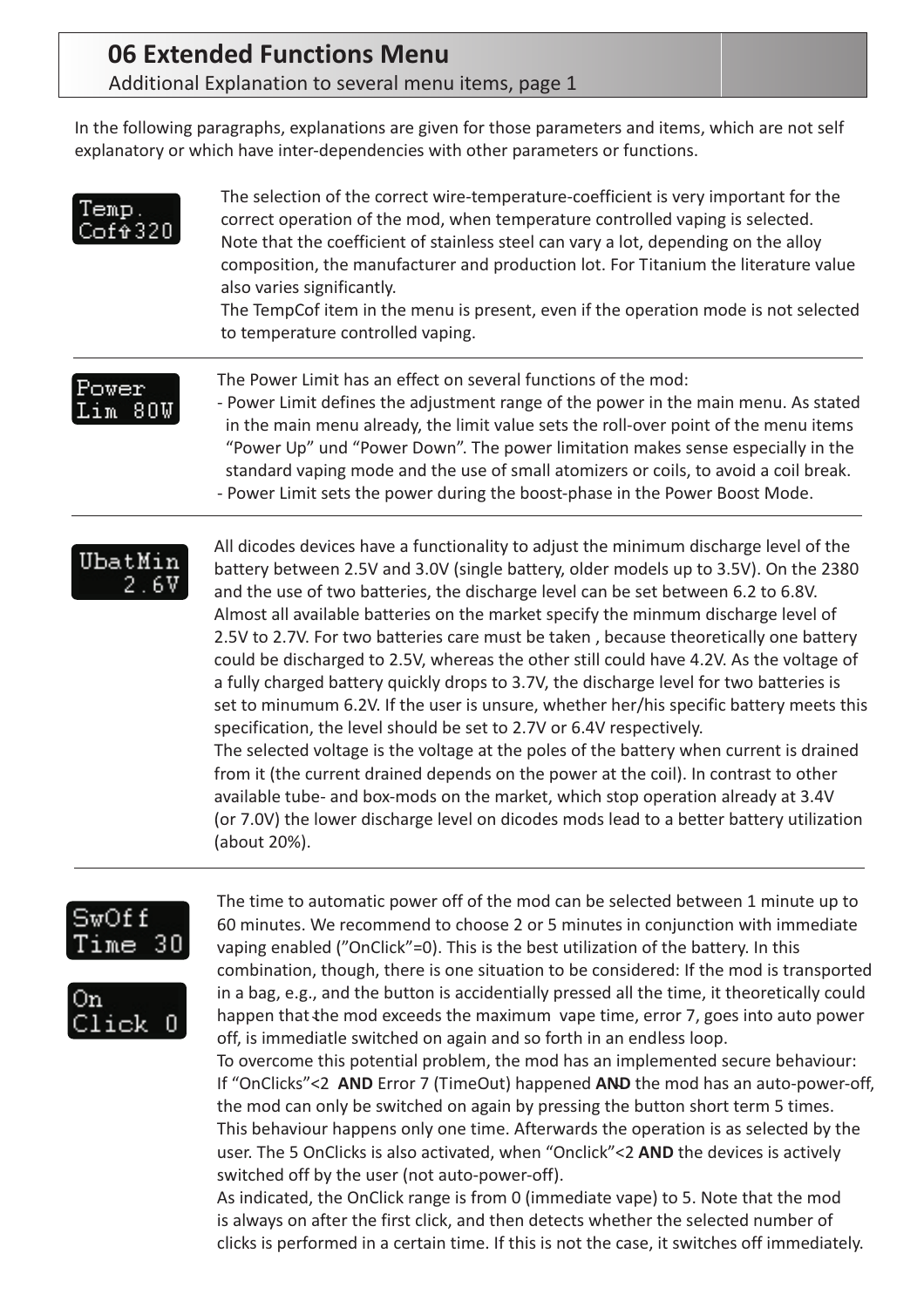### **06 Extended Functions Menu** Additional Explanation to several menu items, page 2

## Auto

For the use of temperature controlled vaping, the calibration measurement is a very important part of it. The calibration measurement is neccessary to tell the mod, what the coil resistance is at ambient temperature (20°C). With this information and in combination with the wire material's temperature coefficient, the mod can measure the coil's temperature by measuring its resistance.

It is extremely important to understand, that, if the calibration is performed at a temperature other than 20°C, the control will regulate a constant temperature, but with an offset deviation. Similiar, if a wrong temperatuer coefficient was adjusted, the actual temperature might deviate dramatically from the set-point (here it is a factor and not an offset).

The user should consider this, if another atomizer is attached, even when the coil is made from the same material. In the main menu the item Calibr Temp should be initiated. There is an additional confirmation step added to avoid an accidental calibration measurement. After the second step "Confirm" the calibration is done showing "process" in the mod display.

The Extreme V2 also offers the option to activate an automatic calibration. To enable automatic calibration this menu item needs to be set to 1. The automatic calibration is always performed when the mod is switched on and just before the first puff, or if the mod is already on, when the atomizer is changed. If OnClick is set to 0 for immediate vaping, the calibration delays the puff by about 0.1 second.



The 2380 can work with one or two batteries. With the stack control the user can select an automatic detection (0) of the numbers of batteries, or deliberately set one or two batteries. Settings 1 or 2 add a safety margin for the system, because if the user accidentially combines two discharged batteries both at 2.2V,, the total voltage is in the range of 4.4V, which is within the permitted range for one battery. Disacharging the batteries further will destroy them.

The Dani Extreme V2 can be used in 5 different modes. But in order to keep the menu as short and simple as possible, 3 of the 5 modes are only available, if the Expert-Mode is set to 1. The name is Expert-Mode, because the use of the additional operation modes requires additional knowledge about their functionality.

Here again the modes in an overview:

- Standard: Vaping with a constant power setting. The selected power is applied to the coil, unless the coil's resistance affords a different power setting.
- Temperature The power applied to the coil is calculated by a temperature controller Control: which keeps the coil's temperature constant. Important to note: Set the right temperature coefficient and perform a calibration at room temp.
- Power Boost: The coil is quickly heated up initially. Moreover an repetitive boost can be selected. Note to not to set the power limit to a value too low and use lower normal power setting.
- Heater Protection: The power to the coil is repetively interrupted to enable a liquid flow und to limit the temperature.
- Bypass: The mod behaves like a mechanical mod, i.e. the battery voltage is directly applied to the coil. This with the restriction, that the maximum current is limited 15A. Note that the vape now depends on the charging level of the battery, and the coil should not be very low in resistance as then 15A is reached soon.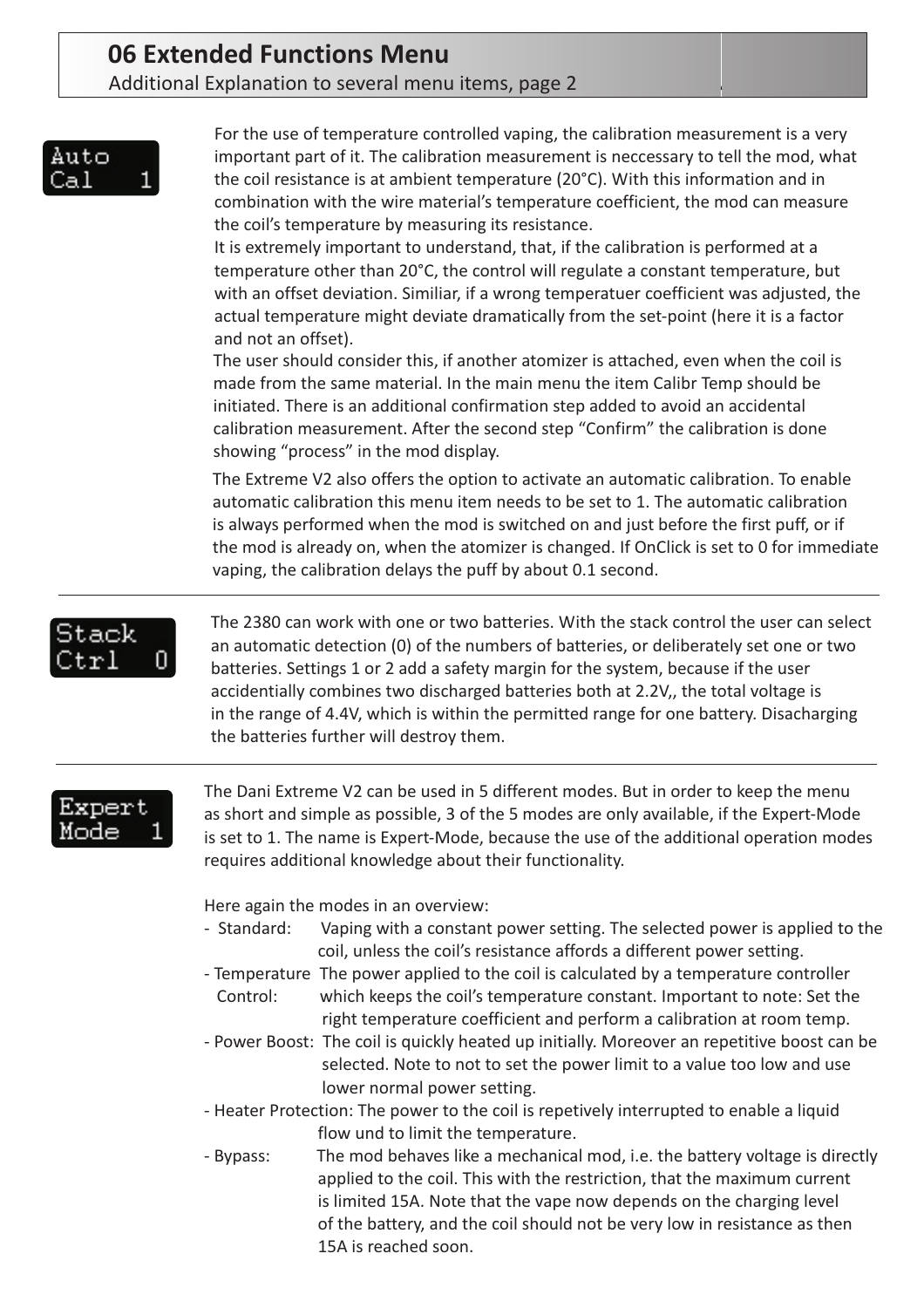### **06 Extended Functions Menu** Additional Explanation to several menu items, page 3

### Value Menu

The Extended Functions Menu has another sub-menu showing several statistical values. Ther are two types of value-counters, either re-settable to zero or not. The statistic counters are saved whenever the mod is automatically or manually switched off. In contrast, if the battery is removed from the mod before switching off, the changes of the counters since the last switching on are lost.

The following statistical values are stored: - Cycles Number of puffs. The counter can be reset to 0. Cvcles - Time The timespan during which power was applied to the coil, i.e. vaping time. 5432 The counter can be reset to 0. - Energy This is the energy consumption during vape in Joules=Watt-Seconds. This Time value is the true integrated vape power over time. It is the power integral,  $1:23:34$ because during temperature controled vaping (and also in bypass mode) Energy the power is not constant, but varies a lot over time due to the regulation. The counter can be reset to 0. - BatCap This is a quite interesting counter: If it is reset imemdiately after the insertion BatCap of a fully charged battery, and checked before a new battery is inserted, 796Ab it shows the batteries capacity. With this function the user can check, whether the battery has a capacity as declared by the manufacturer or Reset whether the battery is wear-out. This counter can be reset to 0. With stacked batteries used, the value shows the average capacity of the two. - TotCycl "Total Cycles" is the number of puffs throughout the entire mod's life.  ${\tt TotCvel}$ It cannot be reset. 25626 - TotTime "Total Time" is the total time of vaping (not stand by) in a format HHHH:MM that is 4digits of hours and 2 for minutes. It cannot be reset. TotTime The menu item Reset Cntr, i.e the resetting of the counters, is intentionally positioned  $27 \cdot 54$ between resettable counters and those which cannot be reset. So it is easier to remember,

Remark about stacking: The efficiency of the system, that is battery and mod, is higher when using two batteries instead of one. In other words the total vape time of a stacked-batteries mod is somewhat longer than two times the vape time of a single-battery mod. This is because the currents at the same power output is half for two batteries compared to one. Example: A current drained from the battery of 10A, with an inner resistance of 70mOhms generates a power loss of 7W during vape. A current of 5A from two batteries (both 70mOhm) generates a power loss of just 3.5W distributed to two batteries! Moreover the voltage drop which increases the current needed for the same output power is half.

There is often the request for a recommendation regarding types of batteries. Without claiming completeness nor undue preference of a manufacturer we can recommend:

which are reset.

Samsung INR18650 25R LG ICR18650 Hd2 Sony Konion US18650UTC4